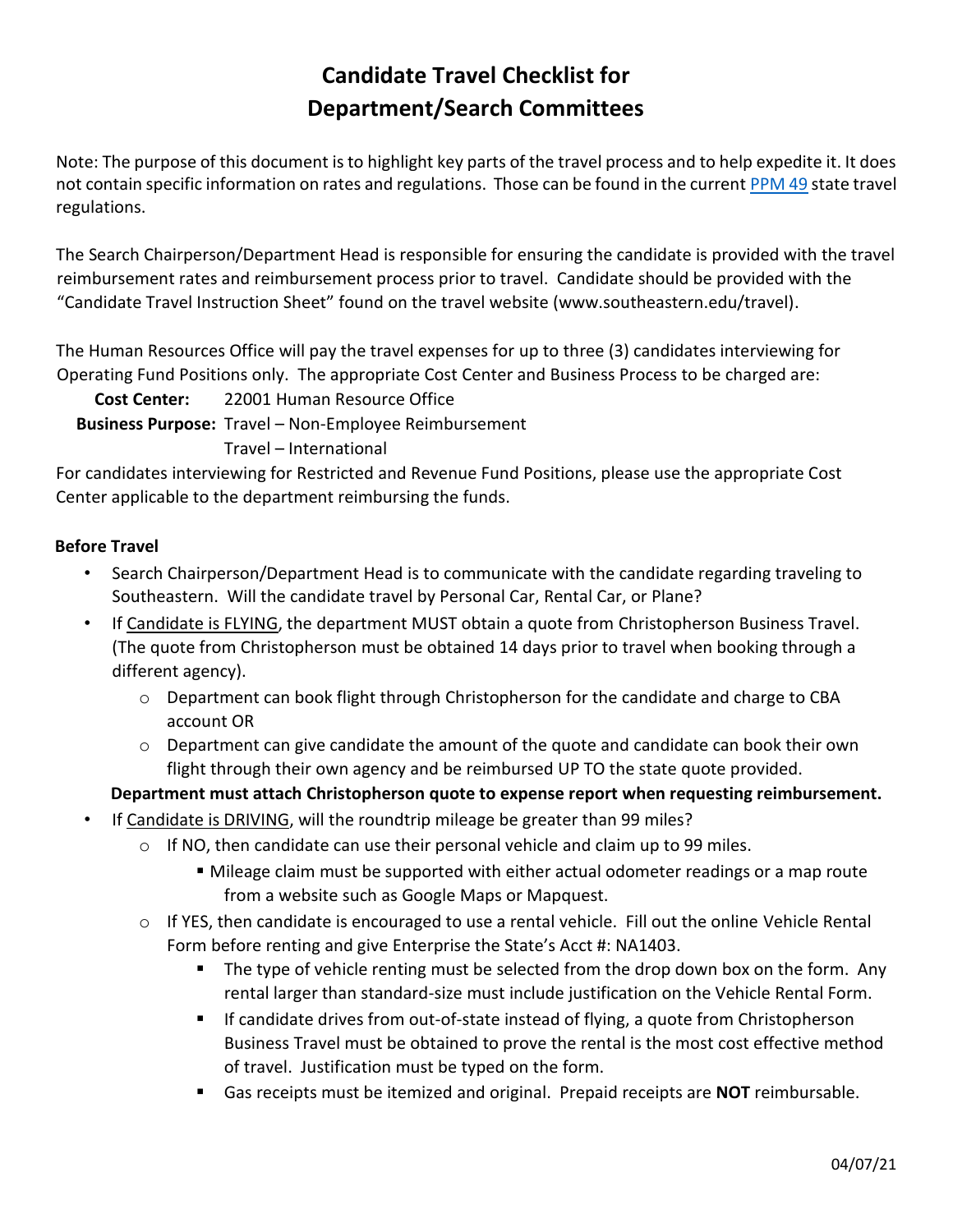- For Employees who DRIVE candidate to and from airport:
	- $\circ$  Employees who travel to/and from the airport to pick up candidates can be reimbursed mileage up to 99 miles roundtrip.
		- **Employee must create their own Spend Authorization for this expense.**
		- Mileage claim must be supported with either actual odometer readings or a map route from a website such as Google Maps or Mapquest.
- For LODGING, the state allowed rate for Hammond, LA is TIER 1 of the State [PPM 49.](https://www.doa.la.gov/doa/ost/policy/) When scheduling accommodations with local hotels, you should ask if they can provide a room at the "government or state rate". The university will reimburse the candidate a maximum of two (2) nights unless the department can document that it would be more cost effective to have them stay over an extra night to save on airfare. Try to schedule the visit to our campus so that only one night's lodging is needed.
	- $\circ$  Department can contact the Hotel and make a reservation for the candidate OR
	- $\circ$  Candidate can book their own lodging and submit original receipt for reimbursement up to the state allowed rate.

**Create a Spend Authorization in Workday.** The candidate will need to be entered as an External Committee Member in Workday before the department can enter a Spend Authorization for the candidate. Please contact your HR partner with the candidate's Legal Name, Phone Number, Email Address, and Mailing Address to get the candidate set up in the system. Once the candidate is established as an External Committee Member, the department's Administrative Assistant will "Create Spend Authorization for Non Worker" in Workday. For Operating Fund Positions the Human Resources Office (Cost Center 22001) should be charged. A separate Spend Authorization will need to be entered for any other employee(s) that will be traveling and/or substantiating travel expenses on behalf of the candidate (i.e. paying for meals, lodging, mileage, etc). If Airfare is being charged to the CBA account, list airfare as an expense on the candidate's Spend Authorization, but only for \$1.00. Make sure the Spend Authorization is approved before booking any travel reservations. All candidates will be reimbursed via check.

• Candidates traveling and requesting reimbursement must complete and return the following forms prior to travel:

| o Travel Approval for Non-State Employee Form                     | o Vehicle Rental Form (if renting a vehicle) |
|-------------------------------------------------------------------|----------------------------------------------|
| o Non-Employee Acknowledgement (to be kept in Departmental files) |                                              |

## **During Travel**

- MEALS can be reimbursed for the candidate only. Meals for university employees taking the candidate out to eat may be covered through a departments' Development Foundation funds if applicable. Search committee chairs should discuss this possibility with their respective Department Head and/or Dean in advance.
	- $\circ$  Candidate can purchase his/her own meals and be reimbursed up to the state allowed rate.
	- $\circ$  An employee can purchase the candidate's meal and request reimbursement up to the state allowed rate as long as the employee has an approved Spend Authorization. The employee must provide the itemized meal receipt and identify which meal items were for the candidate, along with documentation proving the expense was paid for by the employee.
	- o NO alcohol can be reimbursed.